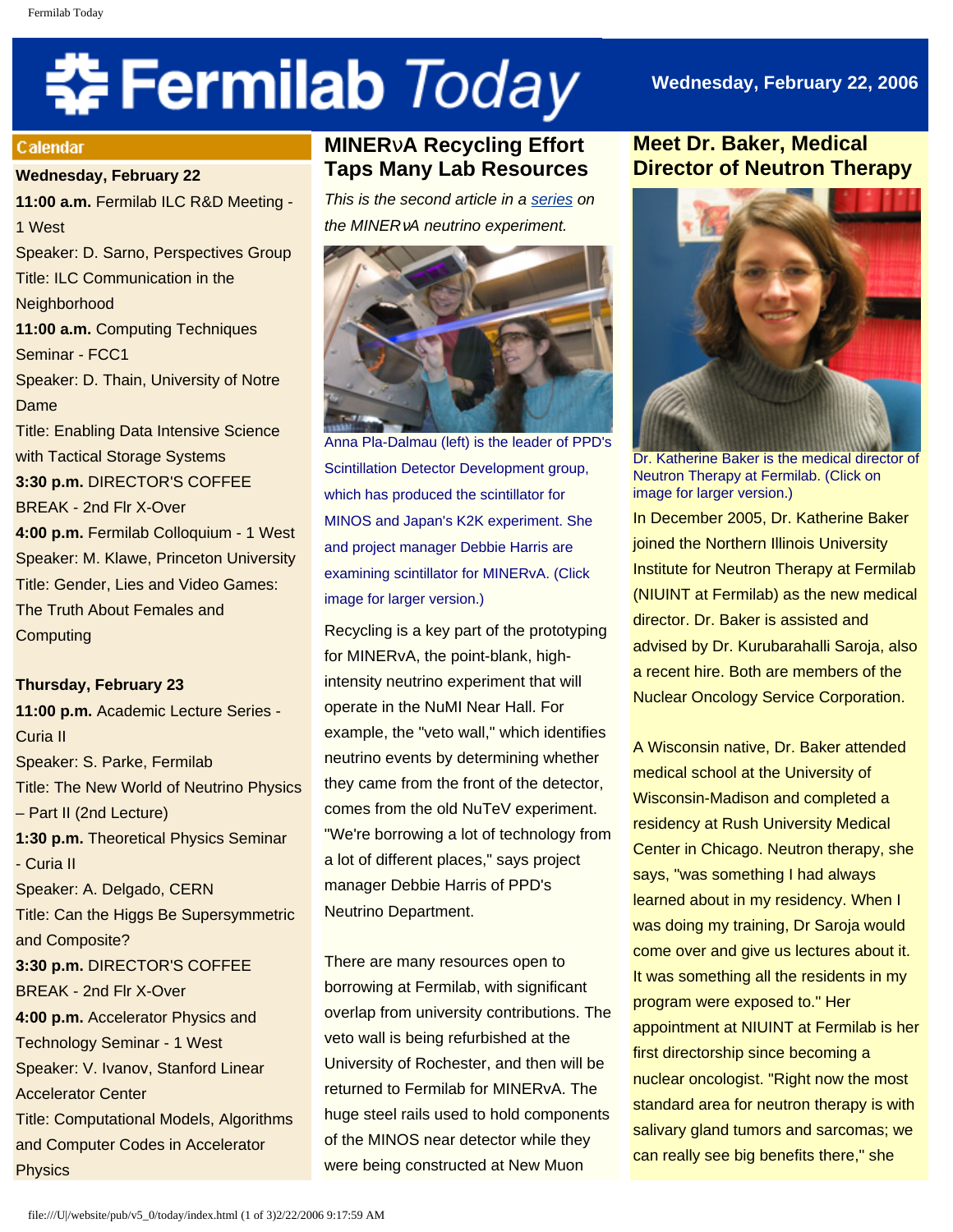

Mostly Sunny **41º/25º**

[Extended Forecast](http://www.srh.noaa.gov/data/forecasts/ILZ012.php?warncounty=ILC089&city=Batavia)

[Weather at Fermilab](http://www-esh.fnal.gov/pls/default/weather.html) 

#### **Current Security Status**

## [Secon Level 3](http://www.fnal.gov/pub/about/public_affairs/currentstatus.html)

#### **Wilson Hall Cafe**

**Wednesday, February 22** - Portabello Harvest Grain - Santa Fe Chicken Quesadilla - Garlic Herb Roasted Pork - Beef Stroganoff - Triple Decker Club - Meatlover's Pizza - Pesto Shrimp Linguine w/Leeks & **Tomatoes** 

The Wilson Hall Cafe accepts Visa, Master Card, Discover and American Express.

## [Wilson Hall Cafe Menu](http://lss.fnal.gov/cafe/)

## **Chez Leon**

**Wednesday, February 22 Lunch** -Asian Marinated Flank Steak -Jasmine Rice -Pea Pods & Water Chestnuts -Orange Flan

# **Thursday, February 23 Dinner** -Steamed Mussels -Pork Tenderloins w/Madeira Sauce -Sweet Potatoes -Profiteroles

[Chez Leon Menu](http://lss.fnal.gov/chezleon/index.html) Call x4512 to make your reservation. Lab will be used to hold the frames of the MINERvA detectors. The photomultiplier tubes are the same design as those used in MINOS, so all that's required is purchasing more of them. The "trip chips," which digitize the signals coming from the photomultiplier tubes, will be the same as those used at DZero.

At the heart of MINERvA are the scintillator bars, the "active medium" forming the primary target for the scattering of neutrinos. The triangleshaped scintillator bars are being made at the 70-foot extruder for scintillating plastic at Lab 5, operated jointly by Fermilab and the Northern Illinois Center for Accelerator and Detector Development. Jim Kilmer of PPD's Mechanical Department is determining the best kinds of steel for "partly instrumented" components holding scintillator inside, and for a leakproof exterior. Bob Bradford of the University of Rochester is figuring out how to bring steel and scintillator components together. "All the work is connected and sometimes it's hard to make distinctions," says Harris. "There is very extensive university participation in MINERvA." —*Mike Perricone* **Next week: Universities' participation**

## In the News

# *University of Liverpool Press Release,* **February 21, 2006:**

**Physicists step closer to understanding origin of the universe** 

The world's largest particle detector is nearing completion following the construction of its 'endcap' at the University of Liverpool

says. "A potential area that's not as well developed would be to look at neutron therapy in glioblastomas." NIUINT at Fermilab currently treats salivary gland tumors, advanced prostate cancer, head and neck cancers, melanoma, and sarcomas, while the effectiveness of neutron therapy for glioblastomas (brain tumors) may be a possible focus of future research.

When she's not busy with work, much of Dr. Baker's free time involves her husband and her three children, ages 7, 5, and 11 months. She also likes to cook, especially Italian, and "to exercise when I get a chance, biking, hiking, and swimming," she says.

*— Dawn Stanton*

#### **Announcements**

## **Submit URA Thesis Award Nominations before March 1**

Nominations for the 2006 award must be submitted to [Steve Wolbers](mailto:wolbers@fnal.gov) by March 1, 2006, and should include a letter supporting the merits of the thesis being nominated. To qualify, the thesis must have been submitted as partial fulfillment of the Ph.D. requirements during 2005; it must be written in English, and submitted in electronic form to the Fermilab Publications Office in accordance with Fermilab policy.

## **Printer Down**

The site wide print server, FNPRT will be inaccessible on Thursday, February 23 from 6:00am-8:00am due to a software upgrade.

#### **PC Manager Meeting Today**

There will be a PC manager meeting from 9-10 am today in WH8X0. The